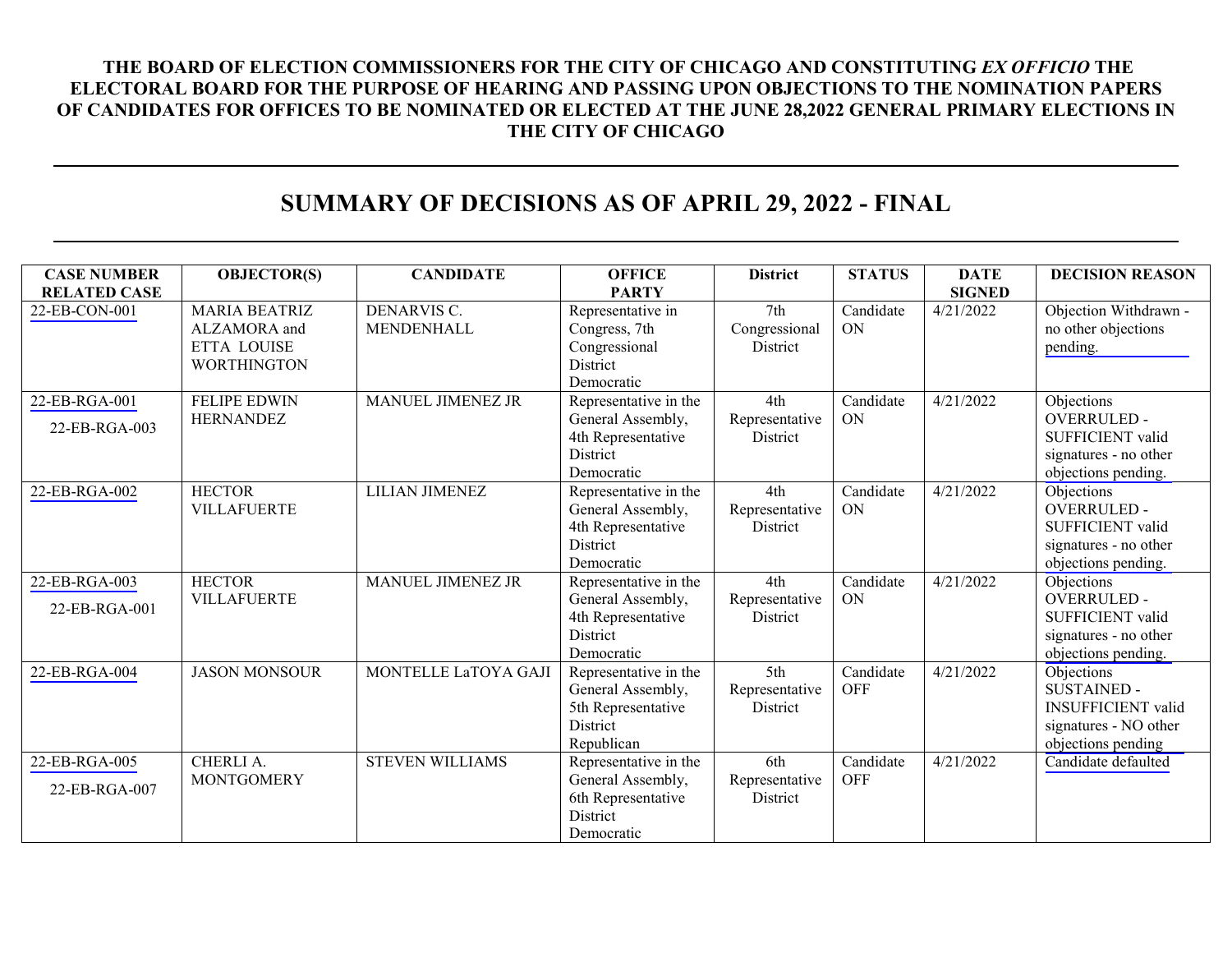| <b>CASE NUMBER</b><br><b>RELATED CASE</b> | <b>OBJECTOR(S)</b>                                                   | <b>CANDIDATE</b>                       | <b>OFFICE</b><br><b>PARTY</b>                                                               | <b>District</b>                                | <b>STATUS</b>           | <b>DATE</b><br><b>SIGNED</b> | <b>DECISION REASON</b>                                                                                       |
|-------------------------------------------|----------------------------------------------------------------------|----------------------------------------|---------------------------------------------------------------------------------------------|------------------------------------------------|-------------------------|------------------------------|--------------------------------------------------------------------------------------------------------------|
| 22-EB-RGA-006                             | <b>CHERLI A.</b><br><b>MONTGOMERY</b>                                | <b>CAROLYNN DENISE</b><br><b>CRUMP</b> | Representative in the<br>General Assembly,<br>6th Representative<br>District<br>Democratic  | 6th<br>Representative<br>District              | Candidate<br>ON         | 4/21/2022                    | Objections<br>OVERRULED -<br>SUFFICIENT valid<br>signatures - no other<br>objections pending.                |
| 22-EB-RGA-007<br>22-EB-RGA-005            | <b>GLADYS E. SMITH</b>                                               | <b>STEVEN WILLIAMS</b>                 | Representative in the<br>General Assembly,<br>6th Representative<br>District<br>Democratic  | 6th<br>Representative<br>District              | Candidate<br><b>OFF</b> | 4/21/2022                    | Candidate defaulted                                                                                          |
| 22-EB-RGA-008                             | THOMAS KOTARAC                                                       | <b>GEORGE KEMPER</b>                   | Representative in the<br>General Assembly,<br>12th Representative<br>District<br>Republican | 12th<br>Representative<br>District             | Candidate<br>ON         | 4/21/2022                    | Objections<br><b>OVERRULED-</b><br>SUFFICIENT valid<br>signatures - no other<br>objections pending.          |
| 22-EB-RGA-009                             | THOMAS KOTORAC                                                       | <b>ABIGAIL C. NICHOLS</b>              | Representative in the<br>General Assembly,<br>12th Representative<br>District<br>Democratic | 12th<br>Representative<br>District             | Candidate<br><b>OFF</b> | 4/21/2022                    | Objections<br><b>SUSTAINED -</b><br><b>INSUFFICIENT</b> valid<br>signatures - NO other<br>objections pending |
| 22-EB-RGA-010                             | <b>ALPER TURAN</b>                                                   | <b>EDDIEN E GONZALEZ</b>               | Representative in the<br>General Assembly,<br>13th Representative<br>District<br>Republican | 13th<br>Representative<br>District             | Candidate<br><b>OFF</b> | 4/8/2022                     | Candidate defaulted                                                                                          |
| 22-EB-RGA-011                             | <b>MATTHEW FISHER</b>                                                | FERNANDO "SERGIO"<br><b>MOJICA</b>     | Representative in the<br>General Assembly,<br>13th Representative<br>District<br>Democratic | 13 <sup>th</sup><br>Representative<br>District | Candidate<br>ON         | 4/8/2022                     | Objection Withdrawn -<br>no other objections<br>pending.                                                     |
| 22-EB-RGA-012<br>22-EB-RGA-013            | <b>SEAN ARDEN</b>                                                    | <b>NAEMA ABRAHAM</b>                   | Representative in the<br>General Assembly,<br>16th Representative<br>District<br>Democratic | 16th<br>Representative<br>District             | Candidate<br><b>OFF</b> | 4/21/2022                    | Objections<br><b>OVERRULED-</b><br>objections in related<br>case SUSTAINED.                                  |
| 22-EB-RGA-013<br>22-EB-RGA-012            | <b>CISILIAMMA</b><br>CHACKO and<br><b>RACHEL</b><br><b>VOLKOWITZ</b> | <b>NAEMA ABRAHAM</b>                   | Representative in the<br>General Assembly,<br>16th Representative<br>District<br>Democratic | 16th<br>Representative<br>District             | Candidate<br><b>OFF</b> | 4/21/2022                    | Objections<br><b>SUSTAINED - NO</b><br>other objections pending                                              |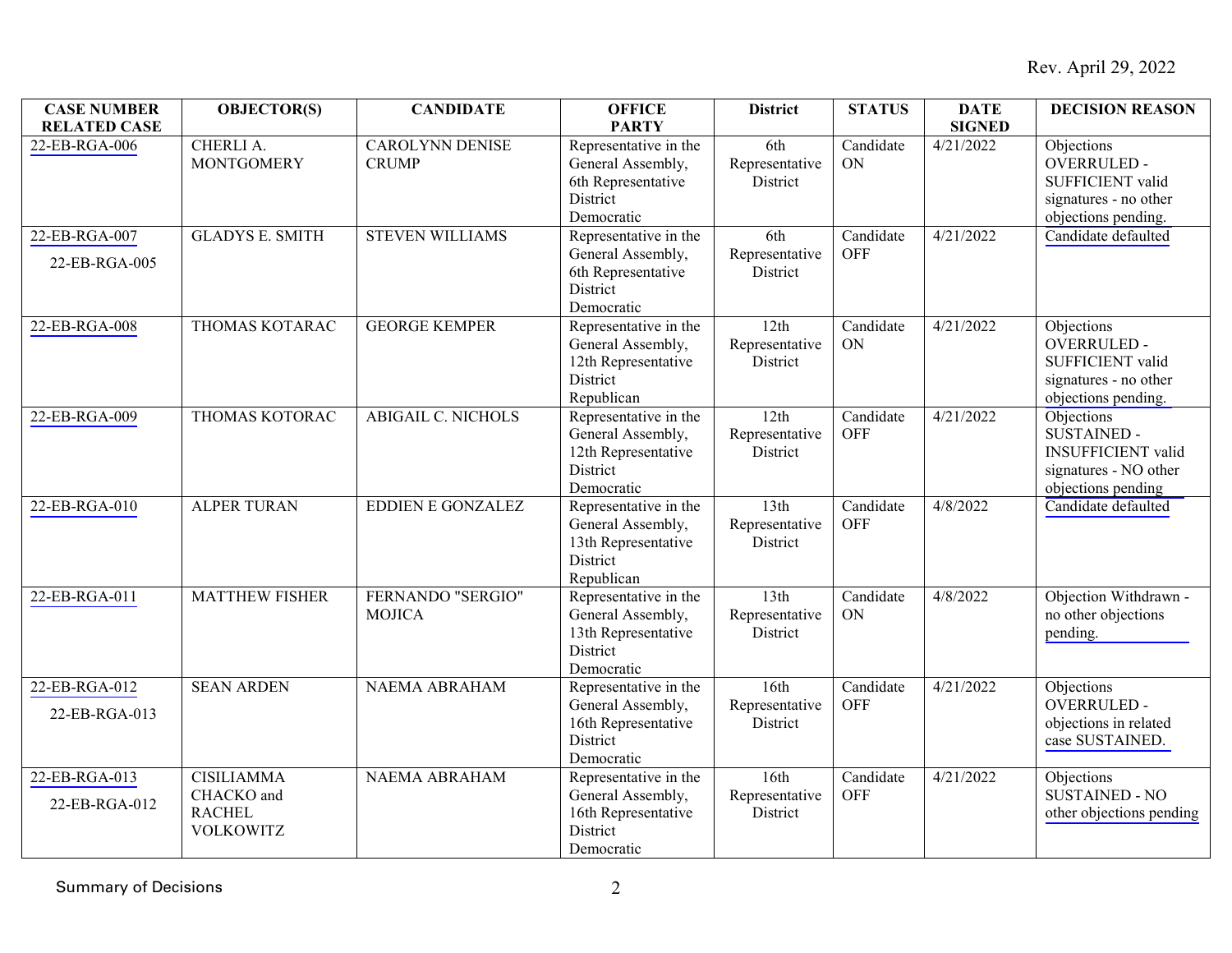| <b>CASE NUMBER</b><br><b>RELATED CASE</b> | <b>OBJECTOR(S)</b>                                 | <b>CANDIDATE</b>                        | <b>OFFICE</b><br><b>PARTY</b>                                                               | <b>District</b>                    | <b>STATUS</b>           | <b>DATE</b><br><b>SIGNED</b> | <b>DECISION REASON</b>                                                                                       |
|-------------------------------------------|----------------------------------------------------|-----------------------------------------|---------------------------------------------------------------------------------------------|------------------------------------|-------------------------|------------------------------|--------------------------------------------------------------------------------------------------------------|
| 22-EB-RGA-014                             | NADEJA HENRY,<br>REYNA ALVARADO<br>and BRINT WHITE | PARIS WALKER-<br><b>THOMAS</b>          | Representative in the<br>General Assembly,<br>28th Representative<br>District<br>Democratic | 28th<br>Representative<br>District | Candidate<br><b>OFF</b> | 4/8/2022                     | Candidate Withdrew                                                                                           |
| 22-EB-RGA-015                             | <b>PAUL WEBER</b>                                  | <b>DAVID A. DEWAR</b>                   | Representative in the<br>General Assembly,<br>35th Representative<br>District<br>Democratic | 35th<br>Representative<br>District | Candidate<br><b>OFF</b> | 4/29/2022                    | Objections<br><b>SUSTAINED - NO</b><br>other objections pending                                              |
| 22-EB-RGA-016                             | <b>JEREMY GLOVER</b>                               | BRIAN (B.J.) McCASLIN                   | Representative in the<br>General Assembly,<br>39th Representative<br>District<br>Democratic | 39th<br>Representative<br>District | Candidate<br><b>OFF</b> | 4/21/2022                    | Objections<br><b>SUSTAINED -</b><br><b>INSUFFICIENT</b> valid<br>signatures - NO other<br>objections pending |
| 22-EB-RGA-017                             | <b>JEREMY GLOVER</b>                               | MARIA I. NODAL                          | Representative in the<br>General Assembly,<br>39th Representative<br>District<br>Democratic | 39th<br>Representative<br>District | Candidate<br><b>OFF</b> | 4/8/2022                     | Candidate Withdrew                                                                                           |
| 22-EB-RGA-018                             | <b>GLADYS E. SMITH</b>                             | <b>SONYA MARIE HARPER</b>               | Representative in the<br>General Assembly,<br>6th Representative<br>District<br>Democratic  | 6th<br>Representative<br>District  | Candidate<br>ON         | 4/29/2022                    | Objections<br><b>OVERRULED-</b><br>SUFFICIENT valid<br>signatures - no other<br>objections pending.          |
| 22-EB-SS-001                              | ROSARIO AYALA                                      | <b>JAVIER LOERA</b><br><b>CERVANTES</b> | State Senator, 1st<br>Legislative District<br>Democratic                                    | 1st Legislative<br>District        | Candidate<br>ON         | 4/29/2022                    | Objections<br><b>OVERRULED-</b><br>SUFFICIENT valid<br>signatures - no other<br>objections pending.          |
| 22-EB-SS-002                              | LUZ N. GERENA                                      | JACQUELINE "JACKIE"<br><b>BAEZ</b>      | State Senator, 2nd<br>Legislative District<br>Democratic                                    | 2nd Legislative<br>District        | Candidate<br><b>OFF</b> | 4/21/2022                    | Candidate Withdrew                                                                                           |
| 22-EB-SS-003                              | <b>CARLOS GERENA</b>                               | WILMER A.<br><b>MALDONADO</b>           | State Senator, 2nd<br>Legislative District<br>Democratic                                    | 2nd Legislative<br>District        | Candidate<br>ON         | 4/29/2022                    | Objection Withdrawn -<br>no other objections<br>pending.                                                     |
| 22-EB-SS-004                              | <b>JUAN REYES</b>                                  | WILSON VAZQUEZ                          | State Senator, 2nd<br>Legislative District<br>Democratic                                    | 2nd Legislative<br>District        | Candidate<br>ON         | 4/29/2022                    | Objections<br><b>OVERRULED -</b><br>SUFFICIENT valid<br>signatures - no other<br>objections pending.         |